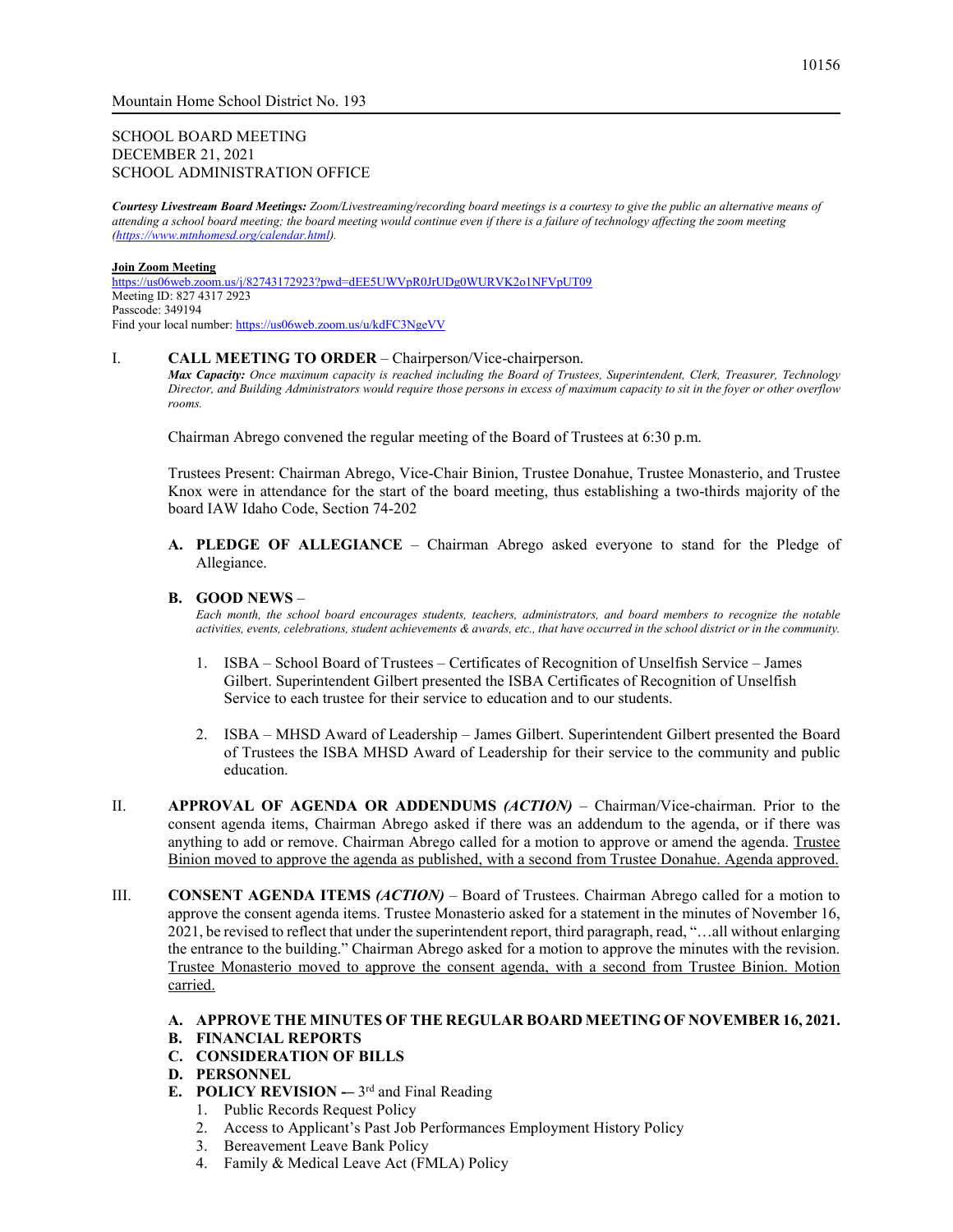- 5. Foreign & Exchange Students & Tracking Foreign Exchange Student & Visitors Policy
- 6. Administering Medications Policy
- **F. POLICY REVISION**  $2^{nd}$  Reading
	- 1. Sick & Other Leave Policy
	- 2. FERPA & Management of Student Records Policy
	- 3. PPRA Policy Student Surveys & Medical Exams
- **G. REVIEW SAFE RETURN TO SCHOOL PLAN – SIX MONTH REVIEW**  Board of Trustees/James Gilbert

#### IV. **DELEGATION** *(COMMENTS – NO ACTION/POSSIBLE DIRECTION)* – None

*Patrons/groups wishing to be placed on the board agenda as a delegation to comment or present to the Board must submit in writing a letter to the Superintendent's Office or Superintendent Administrative Assistant/Clerk of the Board their reason for wanting to be a delegation, or desire to present to the Board no later than the Tuesday prior to the next regular board meeting; There will be no action taken at this time. The Board may decline to hear any matter at its discretion.*

#### V. **PUBLIC INPUT** *(COMMENTS – NO ACTION/POSSIBLE DIRECTION)* – None

*Public input may be provided to the Board by attending the board meeting in person, sign up on the Public Input Signup Sheet, and submit to the Board Chair or Board Clerk the [Public Input Form](https://www.mtnhomesd.org/public-input-form.html) located next to the signup sheet prior to the start of the board meeting The form is also located on the School District Website [\(www.mtnhomesd.org\)](http://www.mtnhomesd.org/). If called upon by the Board, the individual(s) will be allowed a maximum of three minutes to present his/her views. Please do not include the names of students or staff due to FERPA Laws and privacy protection. There will be no action taken at this time, but action on a problem area could be scheduled for a subsequent meeting of the Board. Safety and healthcare measures such as the wearing of face masks and social distancing will be followed during a CDC or State or School Board recognized pandemic. Those individuals refusing to follow the safety mitigations set in place will immediately be escorted out of the building. There is limited seating in the boardroom so patrons might have to sit in the foyer or the overflow room. If you have a complaint against personnel or students by name, you need to schedule an appointment with the Superintendent.*

*Those wishing to submit public input but do not plan to attend the board meeting may still provide input to the Board as long as the*  **[Public Input Form](https://www.mtnhomesd.org/public-input-form.html)** has been submitted **by noon the day of the board meeting.** All public input forms received will be forwarded to the *Board of Trustees but might not be read aloud. Please do not include the names of students or staff due to FERPA Laws and privacy protection. There will be no action taken at this time. There will be no public input via zoom. If you have a complaint against personnel or students by name, you need to schedule an appointment with the Superintendent.*

## VI. **REPORTS** *(INFORMATION ONLY – NO ACTION/TABLE)* –

- **A. ANNUAL NOTICE OF MHSD SCHOOL BOARD MEETING** Chairman Abrego. Chairman Abrego informed everyone that the official annual meeting of the Board of Trustees will be held January 18, 2022.
- **B. ELMORE COUNTY ACTION PLAN DISCUSSION –** Elmore County Health Coalition Alexis Pickering. Ms. Pickering presented the Elmore County Action Plan, which is a committee addressing the mental, physical, and health of the community. The committee is asking the community what it thinks is wrong with the local community's mental wellness, physical wellness, and the health of the community instead of the committee telling the community what it thinks is wrong.

The Elmore Health Coalition & Regional Collaborative (WICHC – Western Idaho Community Health Collaborative) committee received a collaborative grant, initially of \$155K for the planning stage that was increased to \$235K each year for three years, to address and identify the root cause(s) of the community's behavioral health, mental health issues, and physical health issues such as diabetes and obesity. The assessment results from a recent survey sent out to the community reflected that those who responded to the survey indicated that some of the reasons behind mental health is the impact of poverty, the lack of resources that are affordable and assessible such as mental health care, affordable housing, transportation, etc.; the assessment reflected that lack of a community center, lack of accessible yearround walking trails/track contribute to the large amount of the community not participating in some sort of physical activity; the assessment also reflected that in regards to health, the community lacks specialty care facilities, there are the long wait times, the lack of cultural competencies, etc.

The assessment survey contained eight questions and 179 people responded. Trustee Binion asked how the survey was sent out to the community. Ms. Pickering responded that the surveys was sent in a few different ways such as social media, newsletters, health coalition committee, etc. Discussion continued regarding lack of resources, impact of poverty, high cost of living, lack of access to mental healthcare, low paying jobs, childcare, after school activities, lack of a community center, lack of year round walking trails, improve local infrastructure such as safe routes to schools, designated bike lanes, the lack of cultural competently such as lack of Spanish translated items and information regarding healthcare, schools, community, as well as discrimination, lack of specialty care, etc.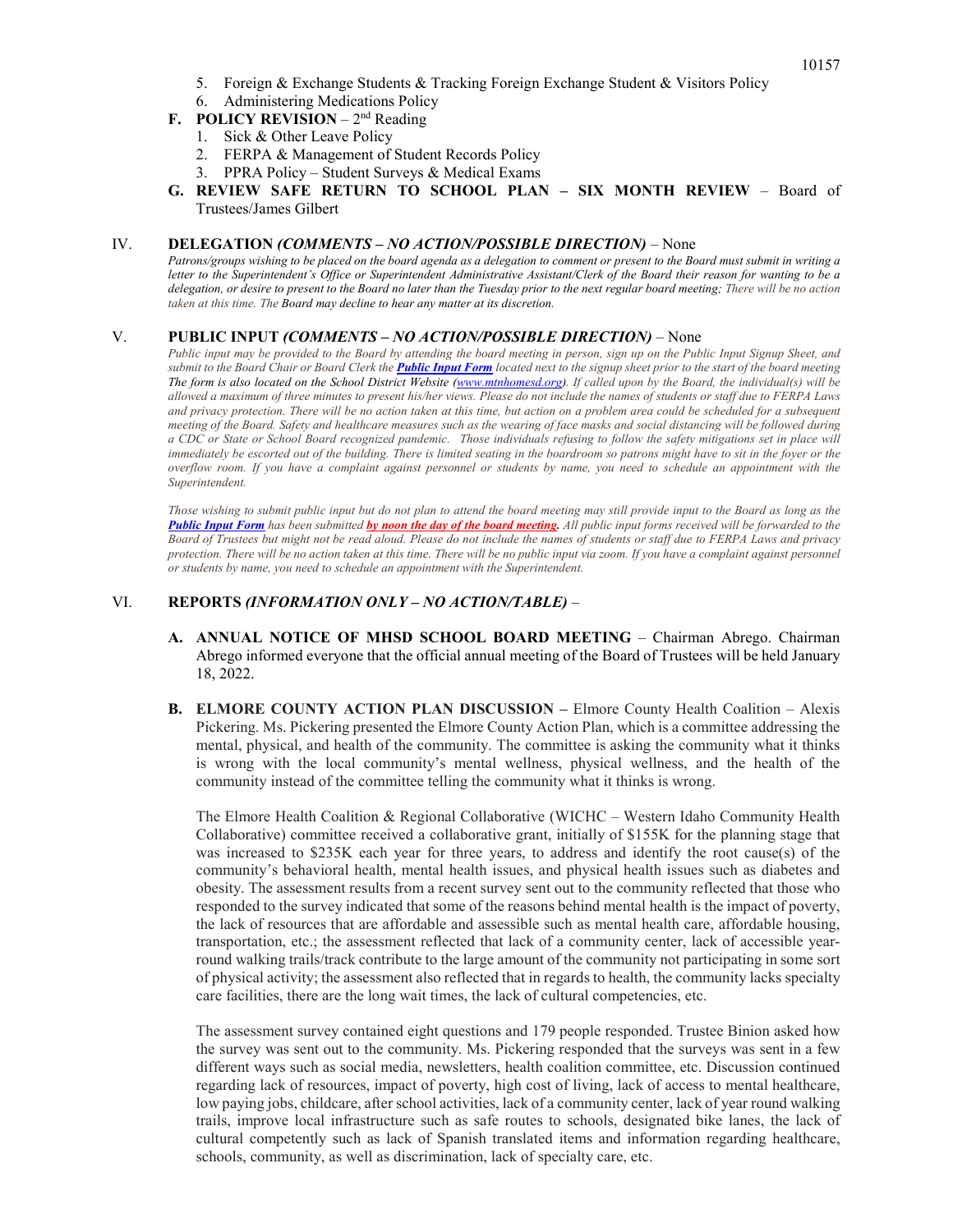Ms. Pickering reviewed the action plan priorities regarding helping our health partners such as Desert Sage, St. Luke's and connecting community resources to improve health and coordinate resources such as nurses, EMS, schools, etc. We want to be more mobile with those who cannot travel so that if CHEMS is not available, establish a county transportation team, we could have a county transportation team for those who are not mobile. Discussion continued.

Superintendent Gilbert thanked Alexis for he presentation and looked forward to receiving more information. Discussion began about using the funding and the funding restrictions, establish a county transportation team, open-space preservation and best practices, pursing sustainable funding streams for CHEMS, etc., and partnering with the school districts and community.

Chairman Abrego requested Ms. Pickering keep Superintendent Gilbert up-to-date. Ms. Pickering asked Superintendent to contact parents and students about this plan and get parents and students interested.

The Board thanked Ms. Pickering for her presentation.

- **C. MOUNTAIN HOME AFB UPDATE** MHAFB Liaison. Mr. Niksich thanked the community, airbase, and school district leaders, along with parents who attended the Bully Awareness Symposium. He gave a shout out to the students and schools who provided holiday cards and decorated cookie bags for the airmen who have to be in the dorms over the holidays and those that are deployed. Mr. Niksich will announce the second quarter Educator of the Quarter when school resumes from the holiday break. Chairman Abrego thanked Mr. Niksich for his part in the symposium and everything else.
- **D. SUPERINTENDENT'S REPORT** James Gilbert. Superintendent Gilbert reported that the High School Bond Committee should have a recommendation for the Board in early January 2022. He requested the Board schedule a special board meeting to hear their recommendation. He added that there has been a good turnout at the meetings has been good and the discussion has been excellent around the needs of the community with the high school building; the committee represents the community quite well. Discussion began on when to hold the special meeting. Chairman Abrego asked to have this added to new business.

Superintendent Gilbert reported that 250 meals were distributed yesterday, and we have had great support from the community as well.

The Board discussed the best time to hold a special board meeting. Chairman Abrego asked if this item needed to be moved to New Business and Clerk Whitman responded yes, because a motioned is needed.

Chairman Abrego inquired on the status of the restrooms at the track. Superintendent Gilbert reported that the track is on schedule and will be ready for the football season and hopefully by this spring.

- **E. BOARD OF TRUSTEES PUBLIC ENGAGEMENT REPORT** School Board of Trustees *All business of the school district, with the exceptions IAW Idaho Code, are considered public record information including all school related communications and engagements with the public and employees. No action or response will be made at this time. (Idaho Code Title 74 – Transparent & Ethical Government, Chapter 1 – Public Records Act, and Chapter 2 – Open Meeting Law).*
	- 1. Trustee Binion reported that during the ISBA convention, school bond elections portion, it was brought to everyone's attention that no elected official in their official compacity or their office may publicly support any levy election. They may as a civilian, using their personal devices, but not in their elected position. Elected officials may only say to vote, not on how to vote. He added that in the school safety portion of the convention, the company that will be out here to assess our safety needs were presenters and did an excellent job.
	- 2. Trustee Binion reported that he had lunch with Lisa Russell, district teacher, and her husband for Mrs. Stover-Russell to receive her VFW Teacher of the year for District 5, and it was announced on Monday that Mrs. Stover-Russell was the state-level winner and will now compete at the national level as the Teacher of the Year. He added that Mrs. Stover-Russell is the second teacher in three years that was selected from Mtn. Home.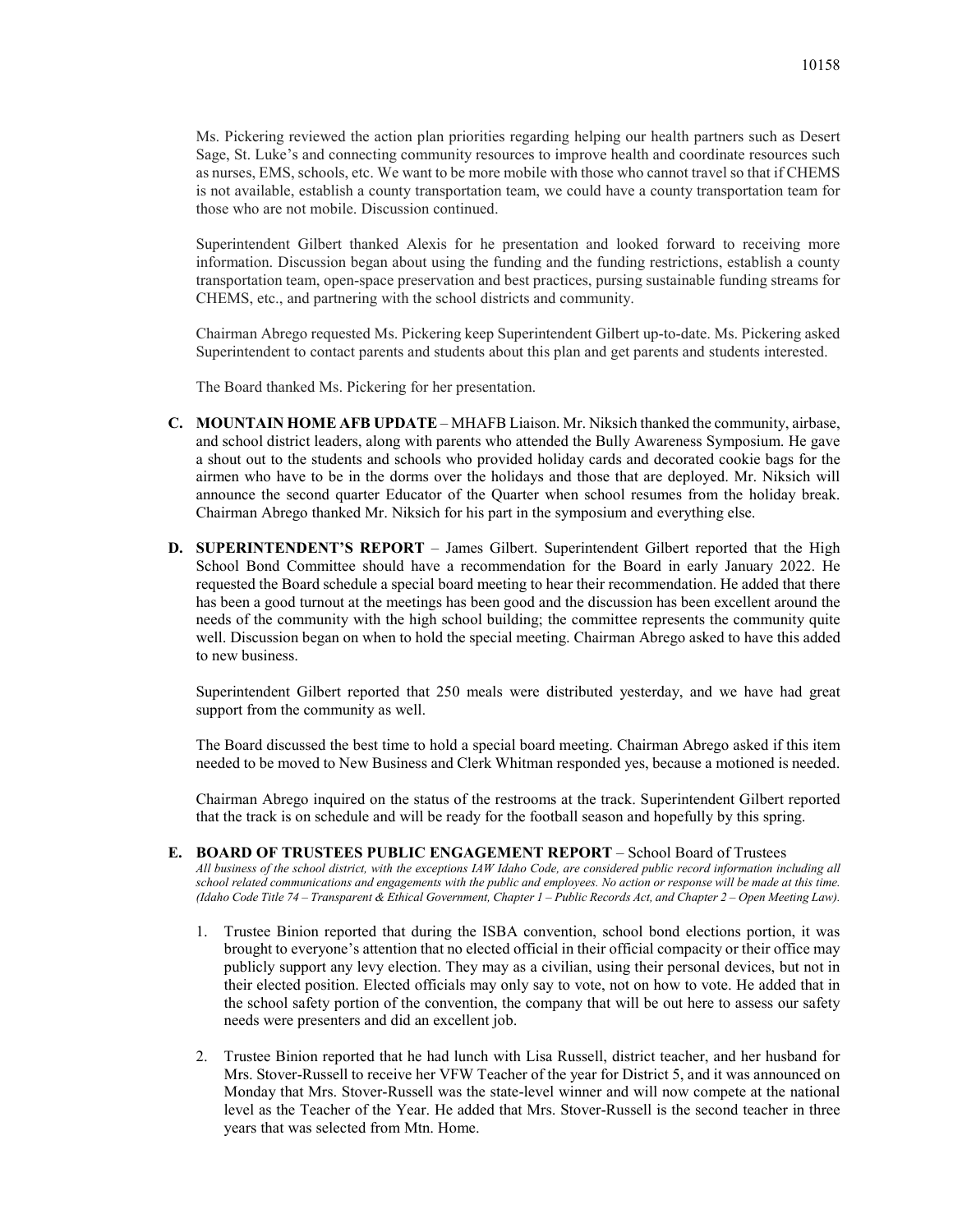#### VII. **UNFINISHED BUSINESS** *(ACTION)* **–**

**A. IDAHO SCHOOL DISTRICT SCHOOL ZONE EQUALIZATION – REALIGNMENT OF TRUSTEE BOUNDARY LINES REVISION** *(ACTION)* – James Gilbert. Superintendent Gilbert informed the Board that there was a small revision to the Idaho School District School Zone Equalization Realignment involving zones 1 and 5. There is a small area in which when the county plotted residential areas, they had a small section of zone 5 within a section of zone 1. Quadrant had never encountered this situation and suggested that the small section of zone 5 become part of zone 1. The population remains +-10%. Trustee Monasterio motioned to approve the revision to the Idaho School District School Zone Equalization – Realignment of Trustee Boundary Lines revision as presented. Trustee Binion seconded the motion. Motion passed.

#### VIII. **NEW BUSINESS** *(ACTION)* –

**A. RESOLUTION 22-06 – CALLING FOR A SUPPLEMENTAL LEVY** *(ACTION/ROLL CALL VOTE)* – James Gilbert. Superintendent Gilbert informed the Board that if they wanted to run a supplemental levy on March 8, 2022, they needed to start the process immediately by approving this resolution so that the county could proceed with the supplemental levy election. He then informed everyone that the supplemental levy amount would remain the same as it has in the past many years at \$2.7 million a year for two years, so it is a zero dollar increase to the current levy.

Superintendent Gilbert explained that the supplemental levy is used for the maintenance and operations of the district and there are some restrictions on how the supplemental levy money can be use, and we used it for day-to-day operations such as personnel, supplies, building maintenance, and such. He reminded everyone that there is no longer a Plant Facility levy that was used to maintain school buildings so that now comes from the supplemental levy. He added that the lack of state funding to provide funding for staff and facilities now must come from the supplemental levy if we are going to be competitive with the Treasure Valley school districts.

Chairman Abrego reiterated that we got rid of the Plant Facility levy and we did not increase the supplemental levy that is used to make up the difference of the lack of funding by the state, and he hopes this is recognized by the community. He added that for our district to compete with Boise, we do have to pay our staff more to keep quality staff.

Superintendent Gilbert want to remind everyone that supplemental levies are not unique to Mtn. Home and that many other school districts must run supplemental levies to make up for the shortfall in state funding and to provide services and to adequately hire staff. Chairman Abrego called for a motion. Trustee Monasterio motioned to approve Resolution 22-06 – Calling for a Supplemental Levy as presented. Trustee Binion seconded the motion. Chairman Abrego directed Clerk Whitman to do a roll call vote.

#### **MOUNTAIN HOME SCHOOL DISTRICT NO. 193 MOUNTAIN HOME, IDAHO RESOLUTION 22-06 CALLING FOR SUPPLEMENTAL LEVY ELECTION**

WHEREAS, the state of Idaho has eliminated operations and maintenance funding in lieu of the 6% state sales tax, thus also eliminating operations and maintenance funding at the local level from school districts'; and

WHEREAS, the state of Idaho requires school districts to submit the question to the patrons of the school district as to whether the school district would be authorized to raise property taxes as a supplemental levy for operations and maintenance; and

WHEREAS, the Board of Trustees of Mountain Home School District No. 193 has studied the district's budget for the current school year and for proposed figures for budgetary and funding considerations for the 2022- 2023 school year, and 2023-2024 school year; and

WHEREAS, in accordance with Section  $33-802(3)$  and  $34-106(1)(a)(7)(8)$ , Idaho Code, the Board of Trustees of Mountain Home School District No. 193 and the Elmore County Clerk (County Clerk) shall cause to be conducted a Supplemental Levy Election on the second Tuesday in March for the purpose of allowing Mountain Home School District No. 193 patrons to authorize an increase in property taxes and empower a supplemental levy.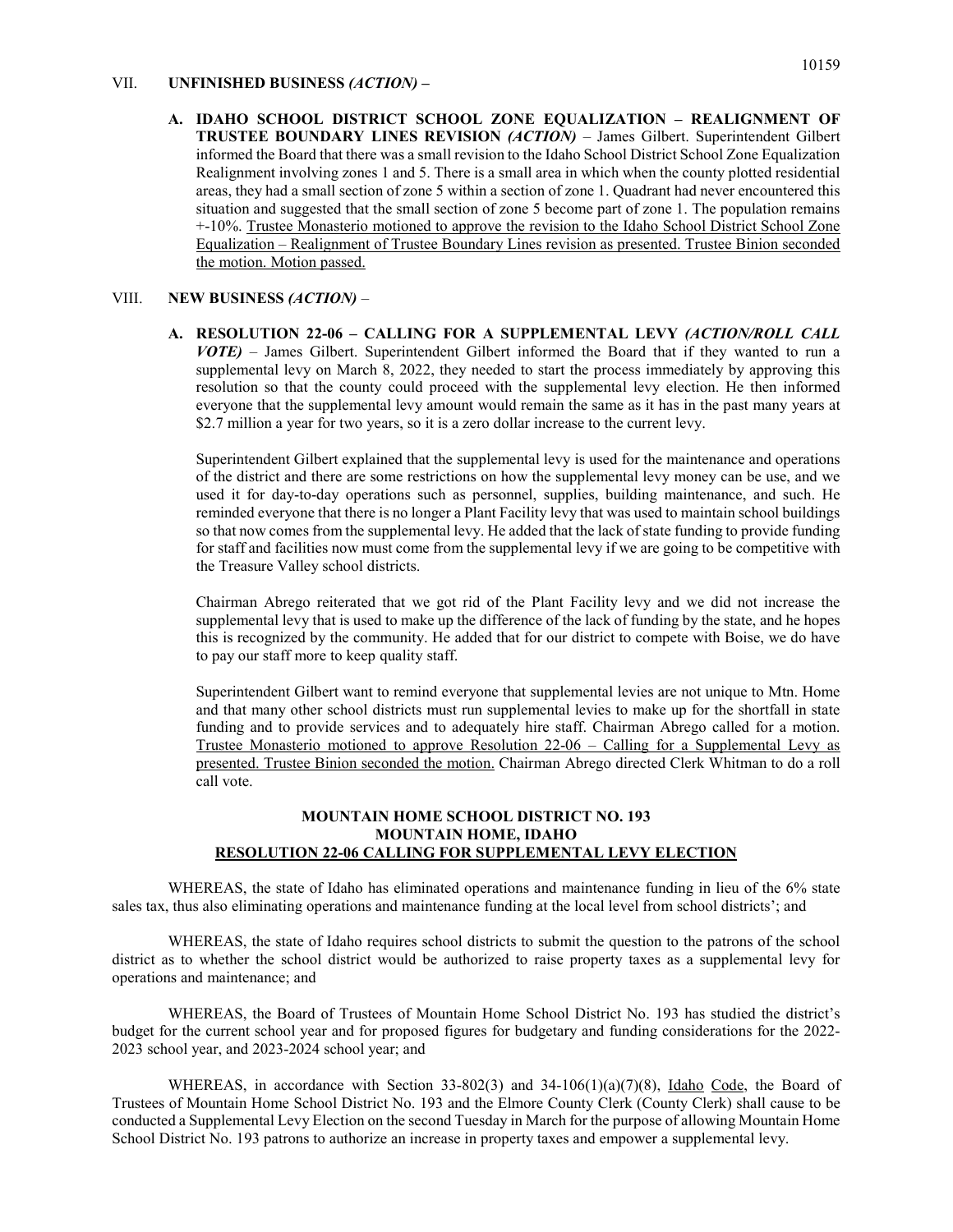NOW, THEREFORE, be it resolved by the Board of Trustees of Mountain Home School District No. 193, Elmore County, Idaho, as follows:

|            | <b>OFFICIAL BALLOT</b><br><b>MOUNTAIN HOME SCHOOL DISTRICT NO. 193</b><br><b>ELMORE, IDAHO</b><br><b>MARCH 8, 2022</b>                                                                                                                                                                                                                                                                                                                                                                                                                                                                      |
|------------|---------------------------------------------------------------------------------------------------------------------------------------------------------------------------------------------------------------------------------------------------------------------------------------------------------------------------------------------------------------------------------------------------------------------------------------------------------------------------------------------------------------------------------------------------------------------------------------------|
|            | <b>OFFICIAL BALLOT</b><br>No.<br>(PRECINCT)<br><b>MOUNTAIN HOME SCHOOL DISTRICT NO. 193</b><br><b>ELMORE, IDAHO</b><br><b>MARCH 8, 2022</b>                                                                                                                                                                                                                                                                                                                                                                                                                                                 |
| Section 7. | That voting at said election shall be by secret and separate ballot, and that the ballot come from the<br>State Attorney's office as required, and that prescribed ballot shall be prepared by the Clerk of the<br>Board of Trustees, and shall be submitted to the Elmore County Clerk, possibly at the school<br>district's expense.                                                                                                                                                                                                                                                      |
|            | 1.<br>A United States Citizen, a qualified elector of the state, county, and MHSD, for at least 30-<br>days preceding the day of election, a register voter in the MHSD, and 18 years of age or<br>older, within the meaning of Article 6, Section 2 of the Idaho Constitution; and<br>2.<br>A registered elector governed by the provisions of Title 34, Idaho Code.<br>3.<br>A bona fide resident thereof.                                                                                                                                                                                |
| Section 6. | regular polling place, in their respective General Election precinct, as established by the County<br>Commissioners.<br>That no person shall vote at such School Supplemental Levy Election that is not at the time of<br>election (Title 33 and 34, Sections 33-405, 34-107, 34-402 thru 34-405, Idaho Code):                                                                                                                                                                                                                                                                              |
|            | Voters residing within the Mountain Home School District No. 193 boundaries will go to their                                                                                                                                                                                                                                                                                                                                                                                                                                                                                                |
| Section 5. | That the polling places of said election shall be established by the Elmore County Commissioners<br>not less than 30-days before any election in accordance with Title 34, Section 34-302, Idaho Code,<br>as follows:<br><b>School Supplemental Levy Election</b>                                                                                                                                                                                                                                                                                                                           |
| Section 4. | That said election shall be administered and conducted by the County Clerk of the county wherein<br>the district lies and in accordance with Title 33, Chapter 4, <i>Idaho Code</i> , and Section 33-401, <i>Idaho</i><br>Code; Title 34, Chapters 1 thru 24, Idaho Code, and Sections 34-208, 34-1401, Idaho Code. The<br>County Clerk shall appoint two (2) or more election judges, one (1) of whom shall be designated<br>chief judge, and the number of clerks deemed necessary by the County Clerk for each polling place<br>in accordance with Title 34, Section 34-303, Idaho Code. |
| Section 3. | That said election shall be held as specified in Notice of Election, as published by the County Clerk<br>in accordance with Title 34, Section 34-1406, Idaho Code, and set in Section 9 herein.                                                                                                                                                                                                                                                                                                                                                                                             |
| Section 2. | That on Tuesday, March 8, 2022, the polls shall be opened between the hours of 8:00 a.m. until 8:00<br>p.m. (I.C. 34-1409)                                                                                                                                                                                                                                                                                                                                                                                                                                                                  |
|            | Idaho Code shall be fully applicable and shall govern all school elections. All school elections shall<br>be administered and conducted by the Clerk of Elmore County (County Clerk) wherein the district<br>lies. That said election will be conducted by the County Clerk in accordance with Title 33 and 34,<br>Sections 33-401 and 34-1401, Idaho Code.                                                                                                                                                                                                                                 |
| Section 1. | That a School Supplemental Levy Election is hereby called to be held in Mountain Home School<br>District No. 193 (MHSD), Elmore County, Idaho, on March 8, 2022, for the purpose of submitting<br>to the qualified electors of the District, the question set out in the form of the ballot appearing in<br>Section 7 herein, of passing a supplemental levy increasing the amount of property taxes given to<br>the Mountain Home School District No. 193.                                                                                                                                 |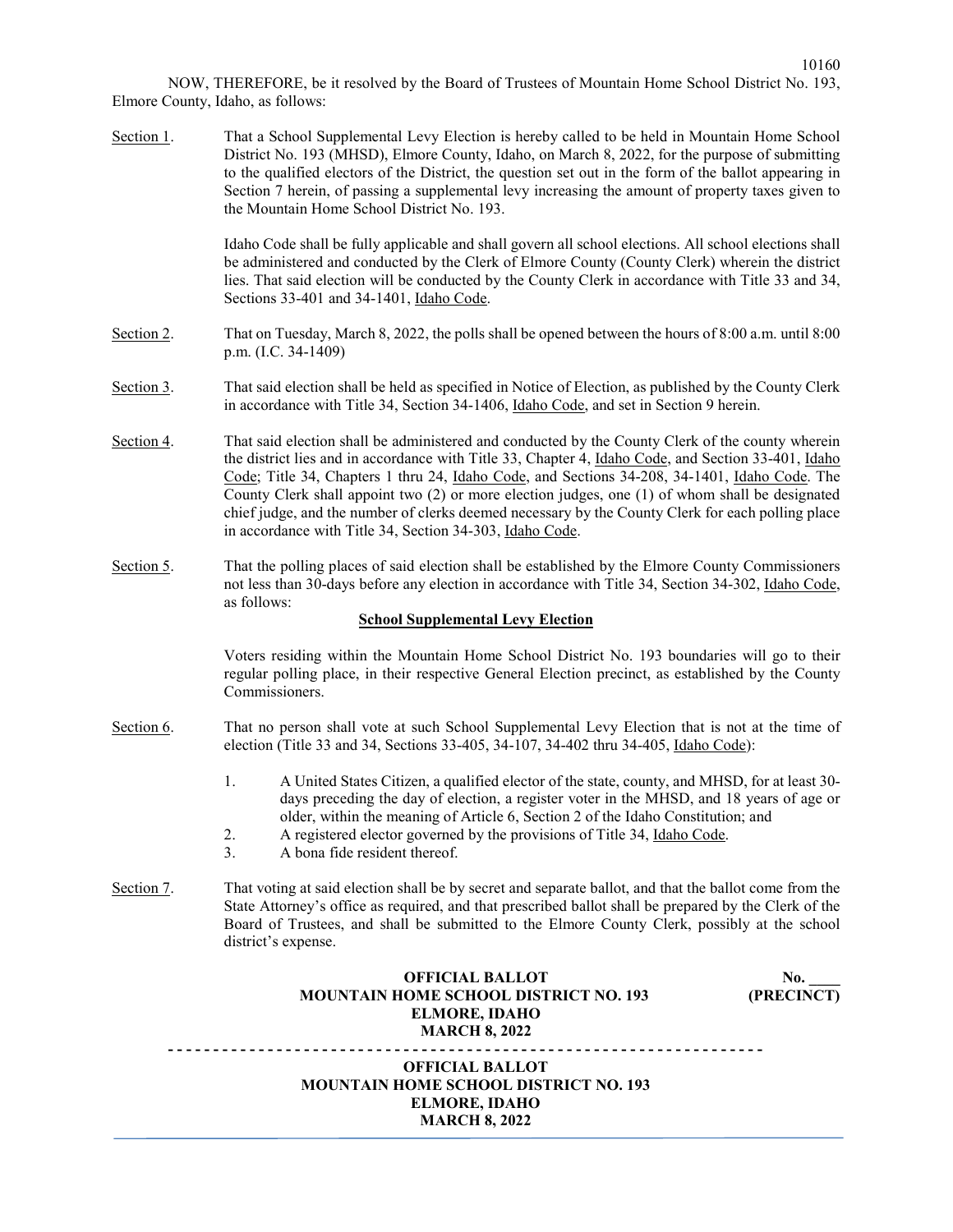**INSTRUCTIONS: To vote in favor of the supplemental levy, color in the oval at the left of the words "IN FAVOR OF." To vote against the supplemental levy, color in the oval at the left of the word "AGAINST." If you change your mind, tear, or make a mistake on this ballot, request a new ballot from an election worker.** 

#### **MOUNTAIN HOME SCHOOL DISTRICT NO. 193 ELMORE, IDAHO TO LEVY A SUPPLEMENTAL LEVY**

**Shall the Board of Trustees be authorized to levy a supplemental levy in the amount of \$2.7 million per year for a period of two years commencing with the fiscal year beginning July 1, 2022, for the purpose of paying all lawful expenses of operating the schools of the district as provided in the resolution of the Board of Trustees adopted on December 21, 2021.**

- **Supplemental Levy of \$2.7 million is a zero increase in the levy amount.**
	- ∼ **Approximately \$137.79 per \$100,000 of value.**
	- ∼ **Approximately \$1.3779 per \$1,000 of value.**

*IN FAVOR of authorizing the levy in the amount of up to \$2.7 million, per year for two years*

 *AGAINST authorizing the levy in the amount of up to \$2.7 million, per year for two years*

- Section 8. That immediately following the close of the polls, the judges must immediately proceed to count the ballots cast at such election. The counting must be continued without adjournment until completed and the result declared (I.C. 34-1201). The County Board of Commissioners shall be the County Board of Canvassers and the County Clerk shall serve as their secretary for this purpose (I.C. 34-1410). The County Board of Canvassers shall meet within ten (10) days after the election for the purpose of canvassing the election returns of all precincts within the county (I.C. 34-1205). The County Clerk shall certify the election results to the Clerk of the Board of Trustees of Mountain Home School District No. 193. The greatest number of votes cast shall be declared the decision on whether the Supplemental Levy passed. (I.C. 33-802(3)).
- Section 9. That the County Clerk shall have published the Notice of Election possibly at the school district's expense, which is in the following form as prescribed and required by the Secretary of State:

### **NOTICE OF SUPPLEMENTAL LEVY ELECTION**

NOTICE IS HEREBY GIVEN that pursuant to a resolution of the Board of Trustees, of the Mountain Home School District No. 193 adopted on December 21, 2021, a supplemental levy election will be held on March 8, 2022, between the hours of 8:00 a.m. and 8:00 p.m., for the purpose of voting upon the question and proposition of authorizing a levy in the amount of up to \$2.7 million per year for the period of two years for the purpose of paying all lawful expenses of operating the schools of the district.

Said election will be held at the following polling places: as directed by the Elmore County Clerk

The question to be submitted to the electors shall be by ballot reading substantially as follows:

**OFFICIAL BALLOT** No.  **MOUNTAIN HOME SCHOOL DISTRICT NO. 193 (PRECINCT) ELMORE, IDAHO MARCH 8, 2022**

**- - - - - - - - - - - - - - - - - - - - - - - - - - - - - - - - - - - - - - - - - - - - - - - - - - - - - - - - - - - - - - - - - - OFFICIAL BALLOT MOUNTAIN HOME SCHOOL DISTRICT NO. 193 ELMORE, IDAHO MARCH 8, 2022**

**INSTRUCTIONS: To vote in favor of the supplemental levy, color in the oval at the left of the words "IN FAVOR OF." To vote against the supplemental levy, color in the oval at the left of the word "AGAINST." If you change your mind, tear, or make a mistake on this ballot, request a new ballot from an election worker.**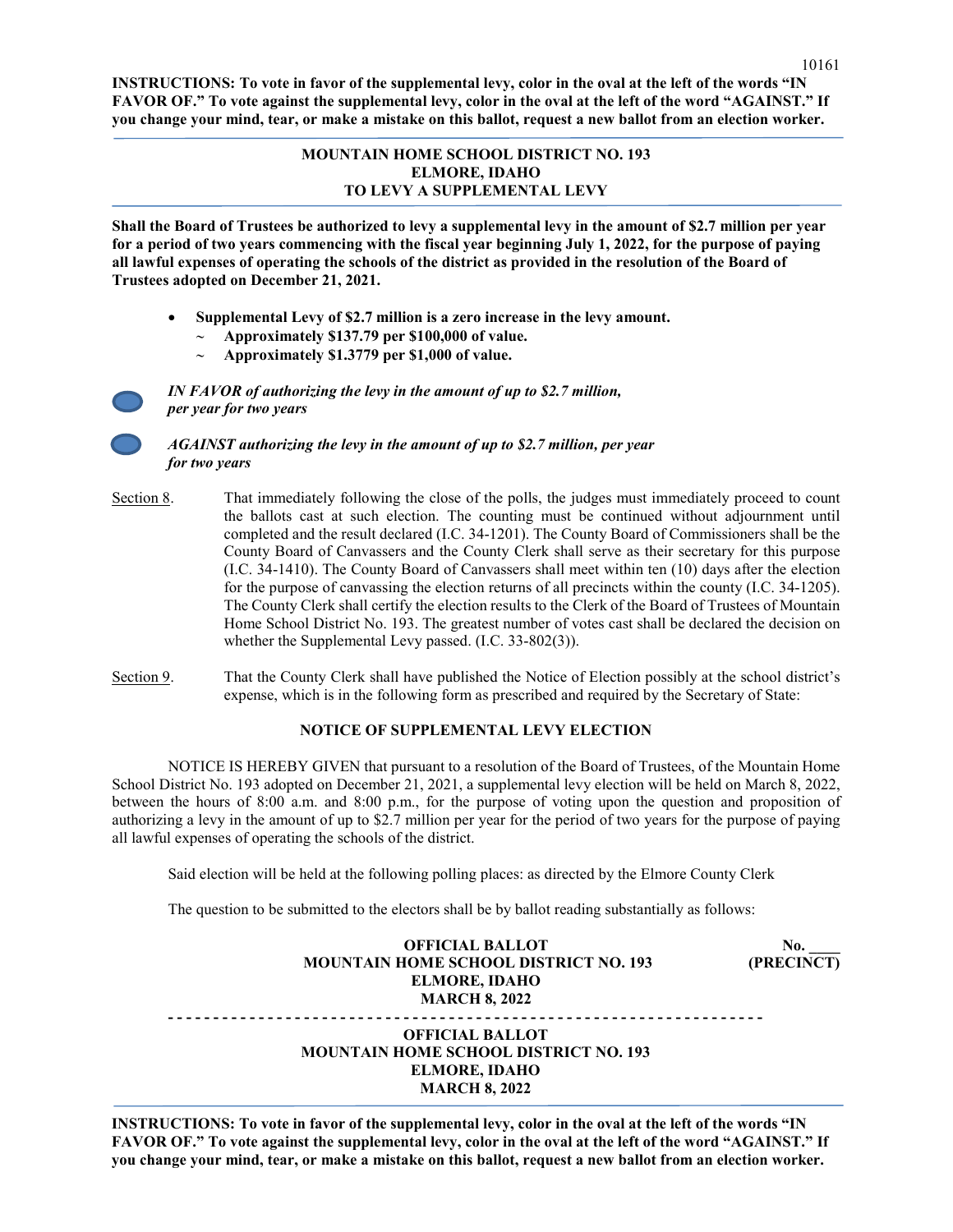#### **MOUNTAIN HOME SCHOOL DISTRICT NO. 193 ELMORE, IDAHO TO LEVY A SUPPLEMENTAL LEVY**

**Shall the Board of Trustees be authorized to levy a supplemental levy in the amount of \$2.7 million per year for a period of two years commencing with the fiscal year beginning July 1, 2022, for the purpose of paying all lawful expenses of operating the schools of the district as provided in the resolution of the Board of Trustees adopted on December 21, 2021.**

- **Supplemental Levy of \$2.7 million is a zero increase in the levy amount.**
	- ∼ **Approximately \$137.79 per \$100,000 of value.**
	- ∼ **Approximately \$1.3779 per \$1,000 of value.**

*IN FAVOR of authorizing the levy in the amount of up to \$2.7 million, per year for two years* 

 *AGAINST authorizing the levy in the amount of up to \$2.7 million, per year for two years*

> Signed Strawon HWhitman Election Official

Section 10 The County Clerk shall give Notice of Election by publishing such notice in the Mountain Home Newspaper, the official newspaper of the county. The notice shall state the date of the election, the polling places, and the hours during which the polls shall be open for the purpose of voting. The first publication shall be made not less than twelve (12) days prior to the election and the last publication of notice shall be made not less than five (5) days prior to the election. The County Clerk shall cause to be published a facsimile, except as to size, of the sample ballot be published in one (1) newspaper published within the county or one (1) newspaper that has general circulation within the county. Such publication shall be in conjunction with the second notice of election required by Idaho Code 34-1406.

 $\mathcal{L}_\text{max}$  , and the contribution of the contribution of the contribution of the contribution of the contribution of the contribution of the contribution of the contribution of the contribution of the contribution of t

 $\overline{\phantom{a}}$  , and the set of the set of the set of the set of the set of the set of the set of the set of the set of the set of the set of the set of the set of the set of the set of the set of the set of the set of the s

 $\frac{1}{2}$  ,  $\frac{1}{2}$  ,  $\frac{1}{2}$  ,  $\frac{1}{2}$  ,  $\frac{1}{2}$  ,  $\frac{1}{2}$  ,  $\frac{1}{2}$  ,  $\frac{1}{2}$  ,  $\frac{1}{2}$  ,  $\frac{1}{2}$  ,  $\frac{1}{2}$  ,  $\frac{1}{2}$  ,  $\frac{1}{2}$  ,  $\frac{1}{2}$  ,  $\frac{1}{2}$  ,  $\frac{1}{2}$  ,  $\frac{1}{2}$  ,  $\frac{1}{2}$  ,  $\frac{1$ 

Passed and approved 21<sup>st</sup> day of December 2021.

Chairman Abrego Vice-Chairman Binion

Trustee Donahue Trustee Monasterio

Trustee Knox Clerk Whitman

Vote being had on the above and foregoing resolution, and the same having been counted and found to be as follows:

#### NAME OF TRUSTEES

and no less than two-thirds (2/3) of the membership in favor thereof, Chairman Abrego declared said resolution adopted.

**B. ACTIVITIES TRAINING BUDGET** *(ACTION)* – James Gilbert. Superintendent Gilbert explained that this wasn't really a new business item because the district used to have an Activities Training Budget. He was just asking to reinstitute the Activities Training Budget for coaches and activities advisors training, such as coaching clinics or professional development in the different fields. We are seeing a higher demand for much of that type of training.